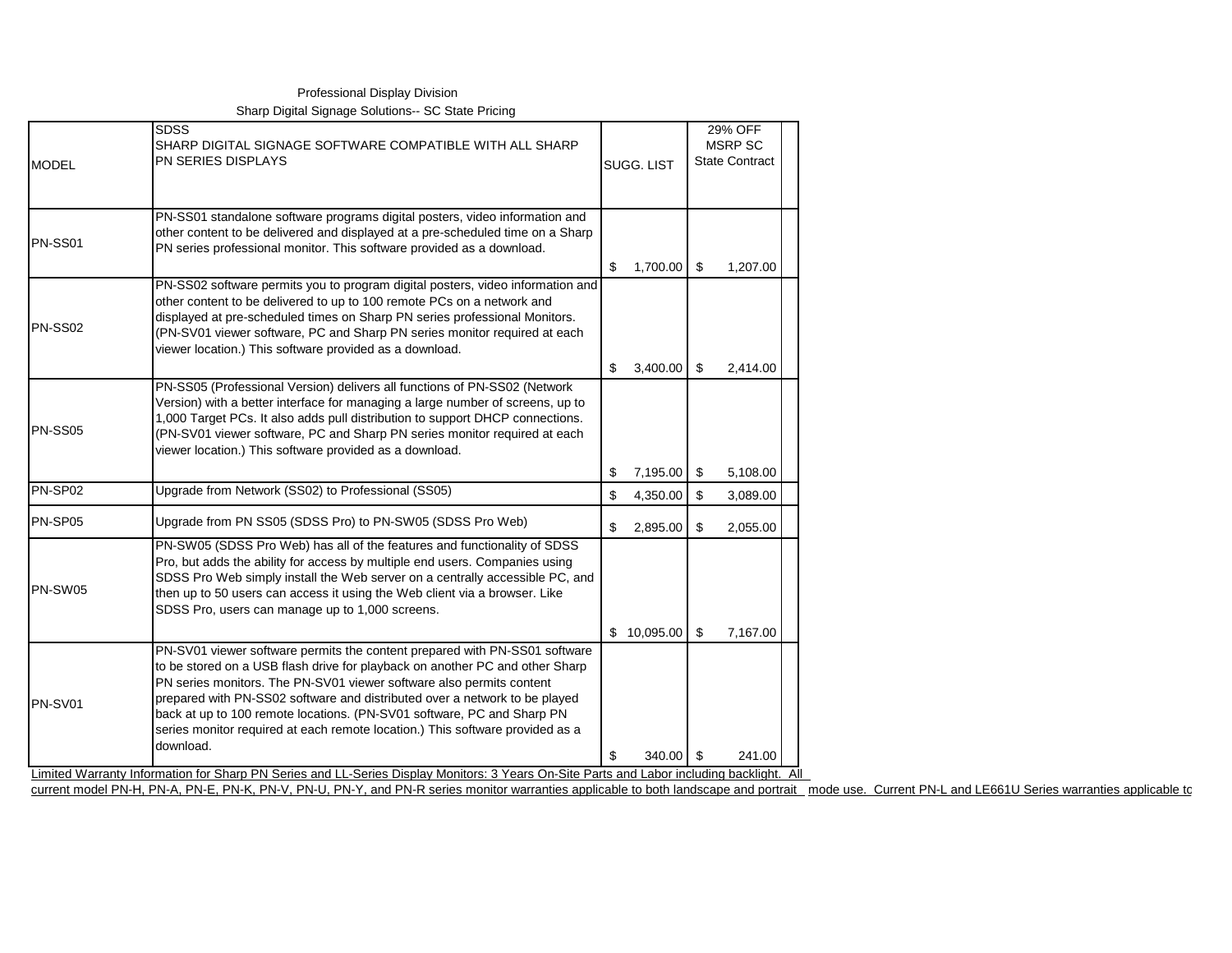| <b>HDWR-SIWPLAYER-</b> |                                                                 |    |                        |          |
|------------------------|-----------------------------------------------------------------|----|------------------------|----------|
| IP1                    | P SERIES EXTERNAL MEDIA PLAYER                                  | \$ | 749.00                 | 531.25   |
| LIC-SIW-CCHD-DS-       | <b>ICOMMANDCENTER HD: ASSET STORAGE, UNLIMITED TRAINING AND</b> |    |                        |          |
| <b>IANNUAL</b>         | 24/7 SUPPORT (ANNUAL FEE)                                       | \$ | 898.00 \$              | 637.50   |
| LIC-SIW-CCHD-          | IINCLUDED ALL COMMAND CENTER HD APPS AND 2 INTEGRATION.         |    |                        |          |
| <b>IEXPANSIONPK</b>    | TOKENS (ANNUAL FEE)                                             | S  | $7,191.00$ $\sqrt{\$}$ | 5,105.00 |
|                        | VMWARE VERSION OF THE MEDIA BRIDGE (REQUIRED FOR ALL            |    |                        |          |
| <b>IMB-SIW-VM</b>      | SIGNAGE DEPLOYMENTS: ONE-TIME FEE)                              | \$ | $2,157.00$ \$          | 1,531.00 |

 $\mathbf{I}$